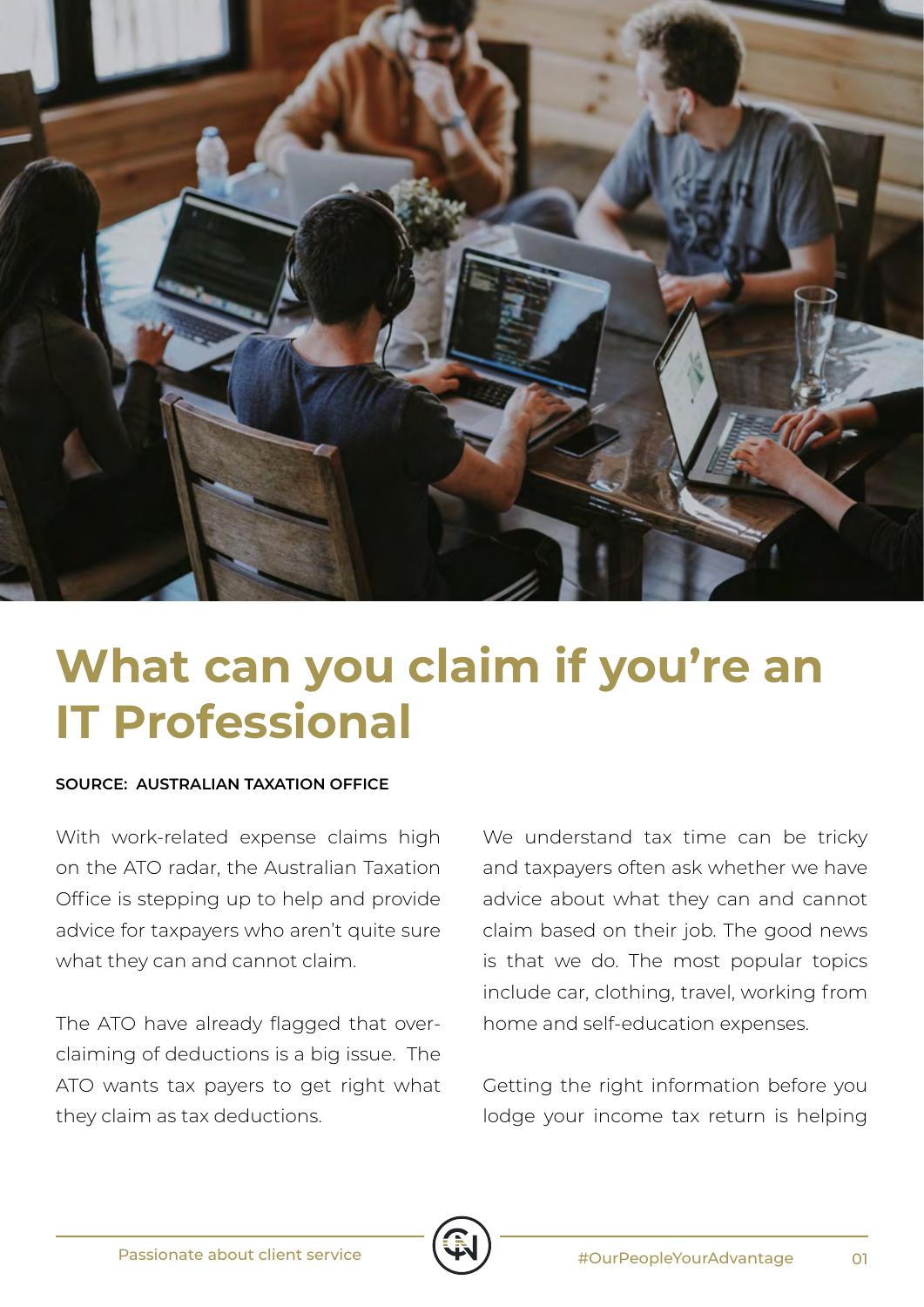our clients to get their claims right and avoid issues later on.

We want every person to have the information they need to know whether they can make a claim, to get it right, and know what records they need to keep. Understanding what you can and cannot claim will help ensure that your income tax return is processed quickly and any refund is paid as soon as possible. Most people want to lodge their income tax return with the right information and helping people to do that in the first p lace i s t he m ost efficient way to operate.

## **What you can and can't claim**

Each occupation has specific circumstances which affect what can and cannot be claimed. Here are some snippets from some ATO occupation quides. Remember, regardless of the occupation you are in, you can only claim the work-related part of expenses, and you must meet the three golden rules:

- You must have spent the money yourself and not been reimbursed;
- The claim must be directly related to earning your income; and
- You need a record to prove it.

## **IT Professional employees: workrelated expenses**

Common deductions include the following:

- You can claim a deduction when you:
	- drive between separate jobs on the same day – eg you work for two different employers,
	- drive to and from an alternate workplace for the same employer on the same day – eg a computer repairer who travels to multiple call outs per day.
	- In limited circumstances you can claim the cost of trips between home and work, where:
	- ■you had shifting places of employment (that is, you regularly worked at more than one site each day before returning home),
	- you were required to carry bulky tools or equipment for work and all of the following conditions were met:
	- > The tools or equipment were essential for you to perform your employment duties and you didn't carry them merely as a matter of choice,
	- > The tools or equipment were bulky – meaning that because of their size and weight they were awkward to transport and could only be